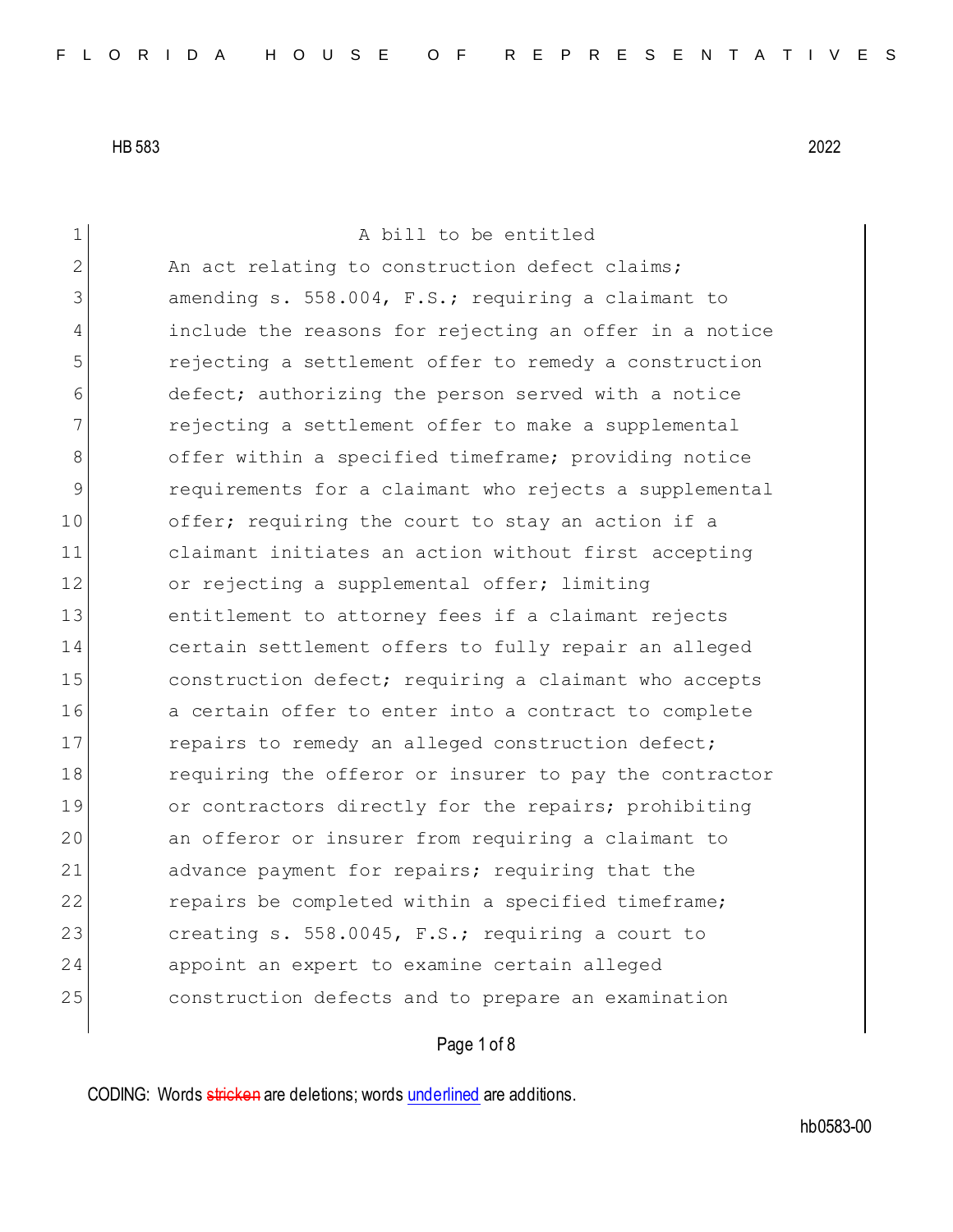26 report, under certain circumstances; requiring that 27 the report contain specified information; requiring 28 the parties to compensate the expert; prohibiting the 29 expert from being employed to make repairs or from 30 recommending contractors to make repairs; creating s. 31 558.0046, F.S.; requiring a claimant to repair a 32 construction defect if the claimant receives 33 compensation for an alleged construction defect from 34 specified persons; providing that a claimant is liable 35 for damages resulting from failure to disclose a 36 **construction defect to a purchaser of a property;** 37 creating s. 558.006, F.S.; requiring a claimant to 38 serve certain notices relating to construction defects 39 on the mortgagee or assignee of the relevant real 40 property within a specified timeframe under certain 41 circumstances; providing applicability; providing an 42 effective date. 43 44 Be It Enacted by the Legislature of the State of Florida: 45 46 Section 1. Subsections (8) through (15) of section 47 558.004, Florida Statutes, are renumbered as subsections (9) 48 through (16), respectively, paragraph (c) of subsection (1) and 49 subsection (7) are amended, and a new subsection (8) is added to 50 that section, to read:

## Page 2 of 8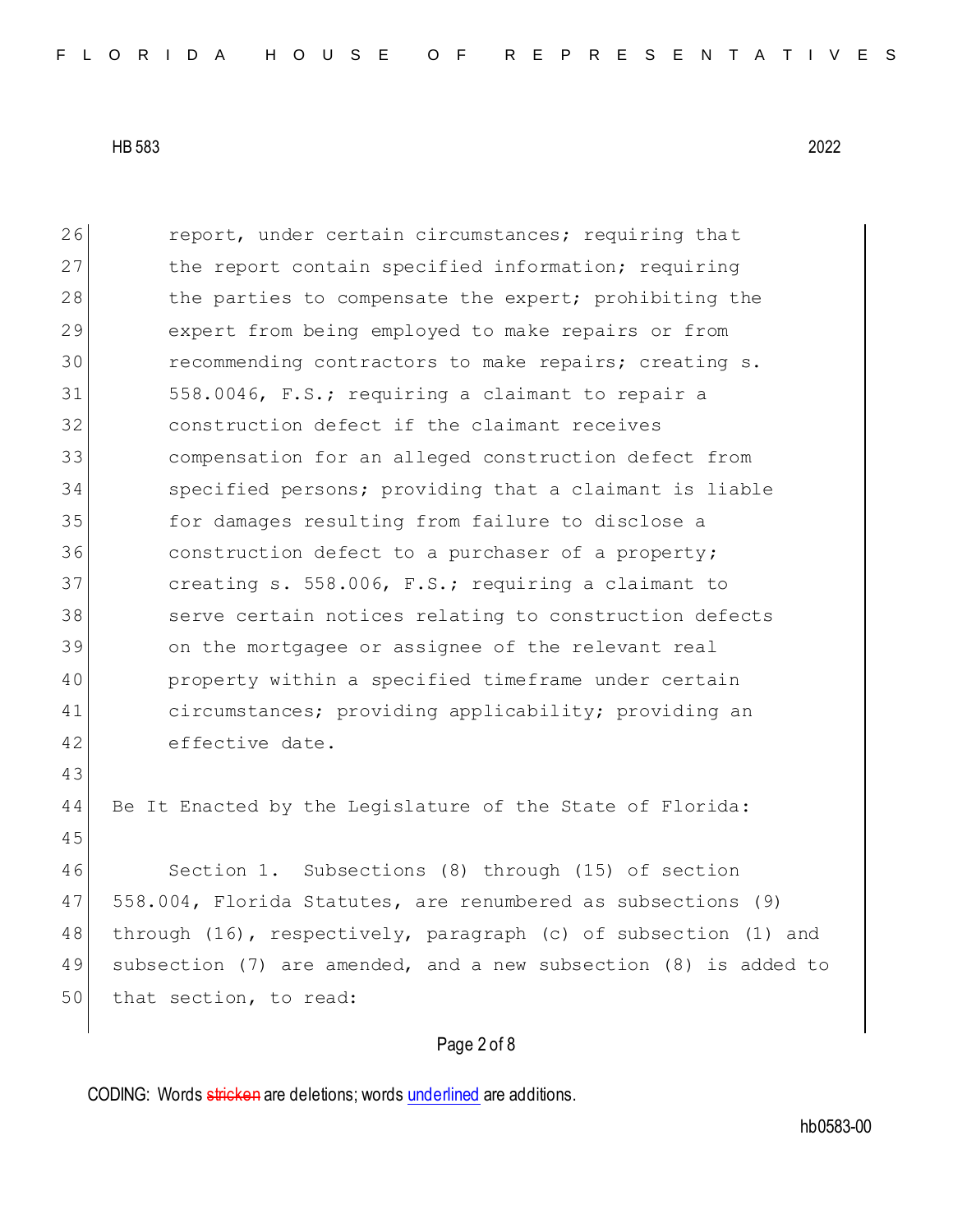| 51 | 558.004 Notice and opportunity to repair.-                       |  |  |  |  |  |  |  |  |
|----|------------------------------------------------------------------|--|--|--|--|--|--|--|--|
| 52 | (1)                                                              |  |  |  |  |  |  |  |  |
| 53 | The claimant shall endeavor to serve the notice of<br>(C)        |  |  |  |  |  |  |  |  |
| 54 | claim within 15 days after discovery of an alleged defect, but   |  |  |  |  |  |  |  |  |
| 55 | the failure to serve notice of claim within 15 days does not bar |  |  |  |  |  |  |  |  |
| 56 | the filing of an action, subject to s. 558.003. This subsection  |  |  |  |  |  |  |  |  |
| 57 | does not preclude a claimant from filing an action sooner than   |  |  |  |  |  |  |  |  |
| 58 | 60 days, or 120 days as applicable, after service of written     |  |  |  |  |  |  |  |  |
| 59 | notice as expressly provided in subsection (6), subsection (7),  |  |  |  |  |  |  |  |  |
| 60 | or subsection $(9)$ $(8)$ .                                      |  |  |  |  |  |  |  |  |
| 61 | (7) (a) A claimant who receives a timely settlement offer        |  |  |  |  |  |  |  |  |
| 62 | must accept or reject the offer by serving written notice of     |  |  |  |  |  |  |  |  |
| 63 | such acceptance or rejection on the person making the offer      |  |  |  |  |  |  |  |  |
| 64 | within 45 days after receiving the settlement offer.             |  |  |  |  |  |  |  |  |
| 65 | If the claimant rejects the settlement offer, the<br>(b)         |  |  |  |  |  |  |  |  |
| 66 | claimant must include the reasons for rejecting the offer in the |  |  |  |  |  |  |  |  |
| 67 | notice rejecting the offer. If the claimant believes that the    |  |  |  |  |  |  |  |  |
| 68 | settlement offer omitted reference to any portion of the claim   |  |  |  |  |  |  |  |  |
| 69 | or was unreasonable in any manner, the claimant must include in  |  |  |  |  |  |  |  |  |
| 70 | the notice the items that the claimant believes were omitted and |  |  |  |  |  |  |  |  |
| 71 | state in detail all known reasons why the claimant believes the  |  |  |  |  |  |  |  |  |
| 72 | settlement offer is unreasonable.                                |  |  |  |  |  |  |  |  |
| 73 | Within 15 days after receipt of the notice of<br>(C)             |  |  |  |  |  |  |  |  |
| 74 | rejection, the person served with the rejection may make a       |  |  |  |  |  |  |  |  |
| 75 | supplemental offer of repair or monetary payment, or both, to    |  |  |  |  |  |  |  |  |
|    | Page 3 of 8                                                      |  |  |  |  |  |  |  |  |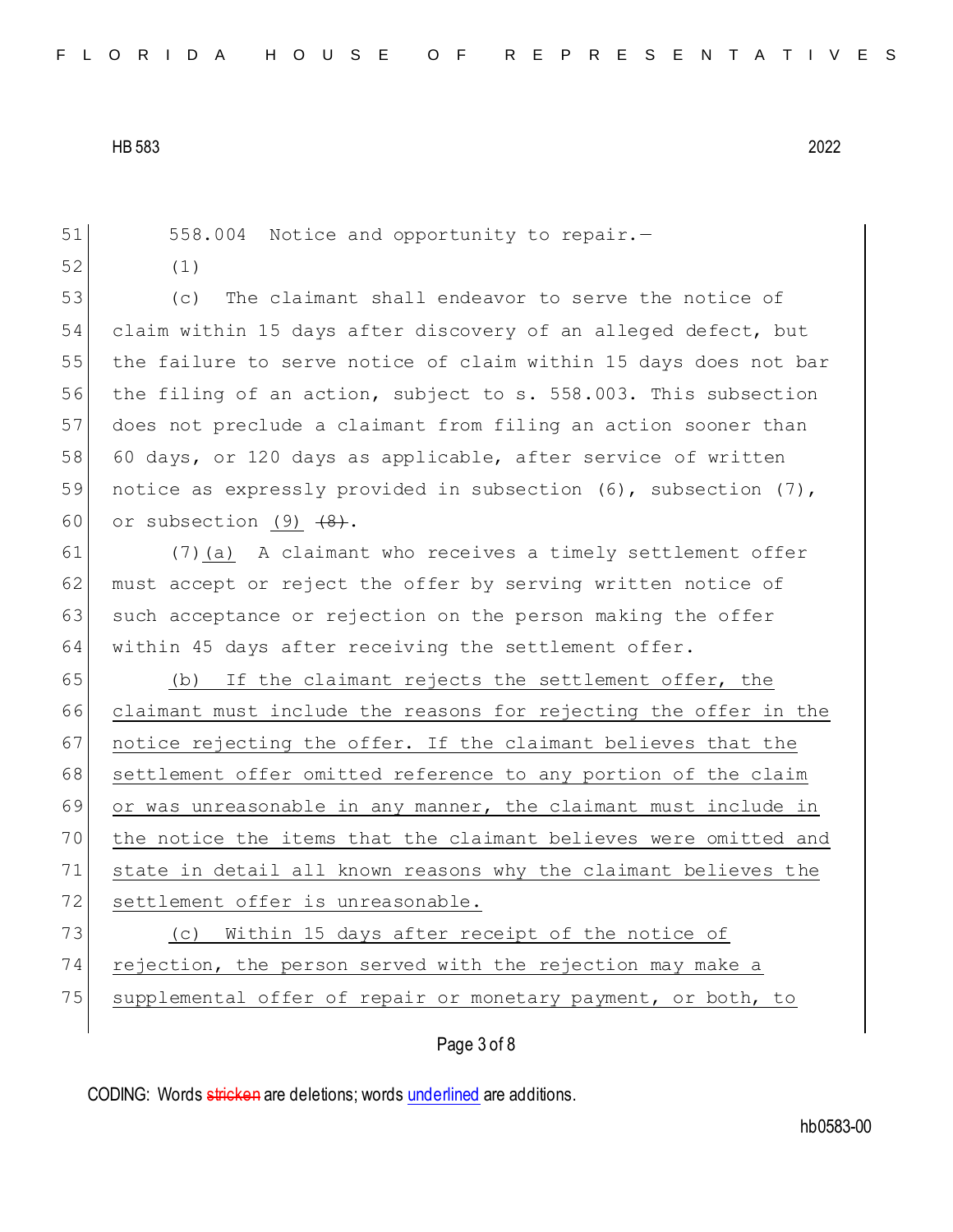76 the claimant. 77 (d) If the claimant rejects a supplemental offer to repair 78 the construction defect or to settle the claim by monetary 79 payment or a combination of both, the claimant must serve 80 written notice of the claimant's rejection on the person making 81 the supplemental offer. The notice must include all known 82 reasons for the claimant's rejection of the supplemental 83 settlement offer. 84 (e) If a claimant initiates an action without first 85 accepting or rejecting the offer or supplemental offer, the 86 court shall stay the action upon timely motion until the 87 claimant complies with this subsection. 88 (8)(a) If the claimant rejects a timely settlement offer 89 or supplemental offer provided to remedy the alleged 90 construction defect at no cost to the claimant, in any action 91 brought for that defect, the claimant may not recover attorney 92 fees from the offeror on any basis unless the claimant proves by 93 a preponderance of the evidence that, at the time of the offer, 94 additional repairs beyond those offered were necessary to remedy 95 the defect. This paragraph does not apply to any claim for 96 attorney fees based on a contract between the claimant and the 97 offeror. 98 (b) If a claimant accepts an offer made under paragraph 99 (5)(b), paragraph (5)(c), or paragraph (5)(e) or a supplemental 100 offer made under paragraph (7)(c), the claimant must, within 90

## Page 4 of 8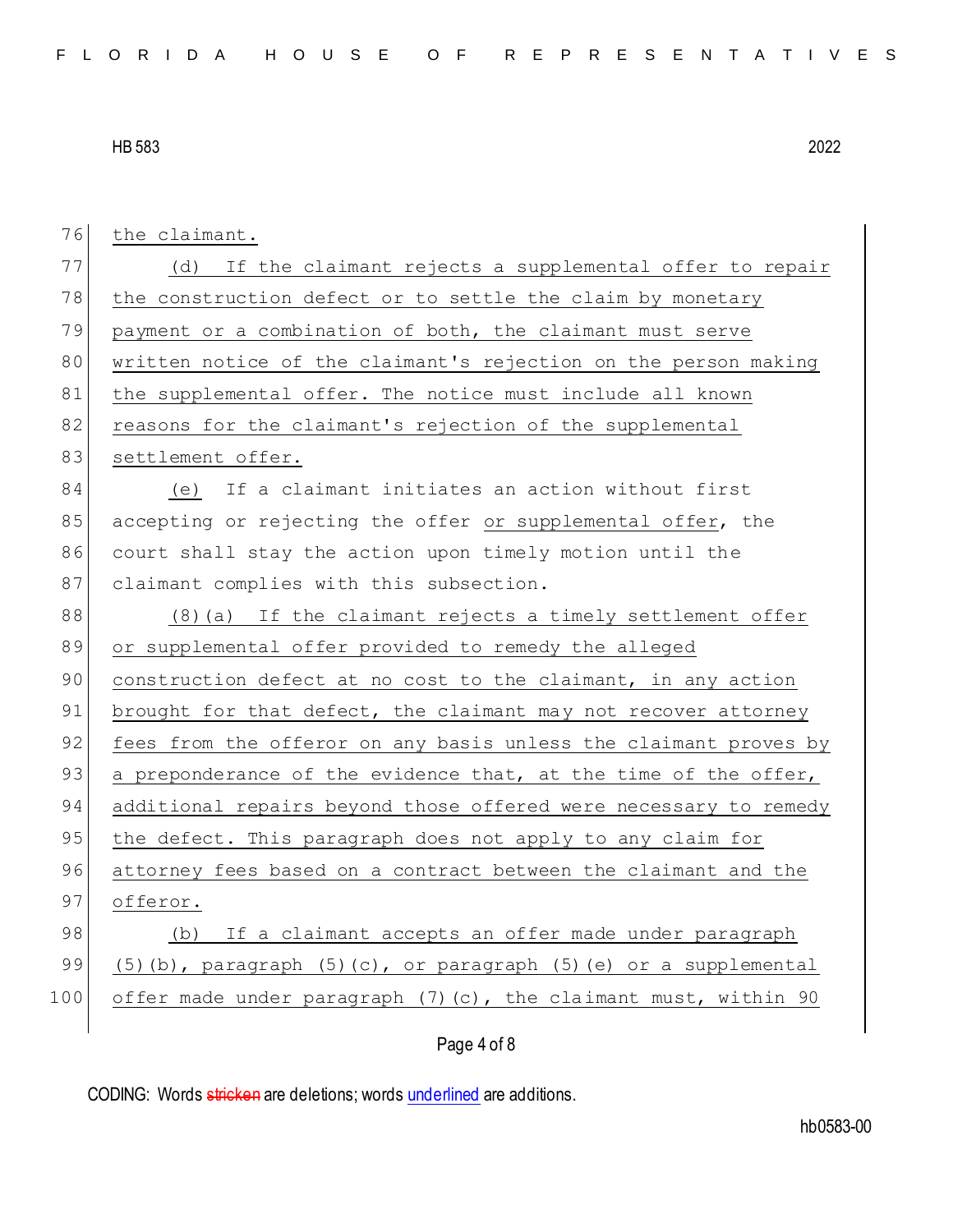101 days after the acceptance, enter into a contract with one or 102 more appropriately licensed contractors to complete the repairs 103 necessary to remedy the alleged construction defect. The offeror 104 or insurer shall pay directly to the contractor or contractors, 105 from the accepted monetary payment, the amounts necessary to 106 begin and to continue the repairs as the work is performed and 107 expenses are incurred. The offeror or insurer may not require 108 the claimant to advance payment for the repairs. The repairs 109 must be completed within 12 months after the claimant enters 110 into the contract for repairs, absent mutual agreement between 111 the offeror or insurer and the claimant. 112 Section 2. Section 558.0045, Florida Statutes, is created 113 to read: 114 558.0045 Appointment of an expert in construction defect 115 actions; required report; compensation of expert. 116 (1) In a civil action alleging a construction defect, the 117 court shall appoint an engineer, a contractor, a building code 118 inspector, or another expert having experience in the type of 119 construction that is the basis of the claimant's claim to 120 examine the alleged defect or, if repairs have been made, any 121 evidence of the alleged defect. However, the court may not 122 appoint an expert if all of the parties object or if the court 123 finds that the costs of an expert outweigh any potential 124 benefits to the resolution of the action. If an expert is 125 appointed, the expert must coordinate and communicate with the

Page 5 of 8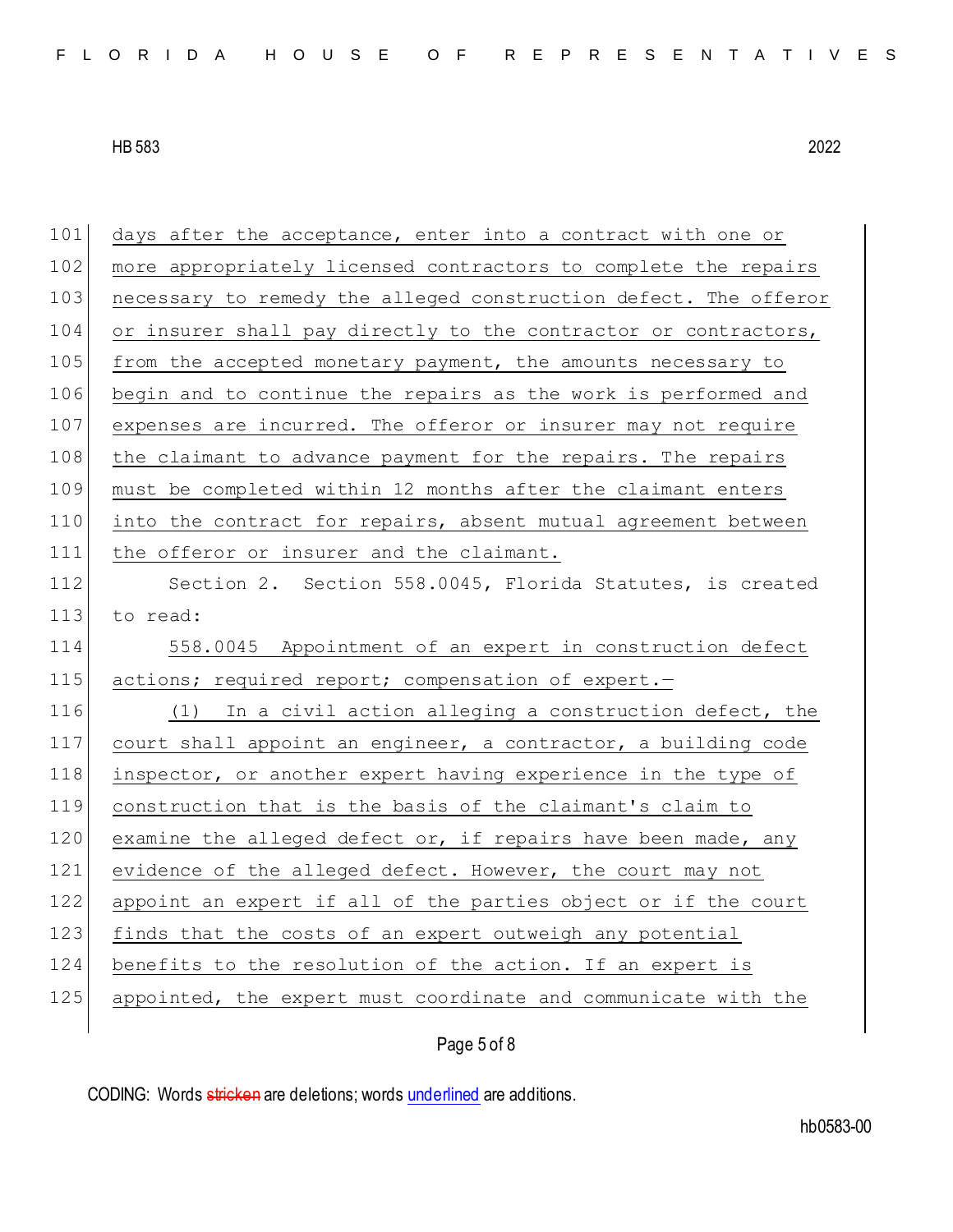| FLORIDA HOUSE OF REPRESENTATIVES |  |  |  |  |  |  |  |  |  |  |
|----------------------------------|--|--|--|--|--|--|--|--|--|--|
|----------------------------------|--|--|--|--|--|--|--|--|--|--|

| 126 | parties as directed by the court. Within 15 days after           |
|-----|------------------------------------------------------------------|
| 127 | conducting the examination, or as otherwise determined by the    |
| 128 | court, the expert shall submit a written report to the court for |
| 129 | its consideration and to the parties which contains the expert's |
| 130 | findings. The report must do all of the following:               |
| 131 | Describe how the expert conducted the examination of<br>(a)      |
| 132 | the alleged defect.                                              |
| 133 | Identify persons present at the site of the<br>(b)               |
| 134 | improvement while the expert conducted the examination.          |
| 135 | Include photographs or other documentation of the<br>(C)         |
| 136 | alleged defect including any relevant test results.              |
| 137 | State whether the damages claimed by the claimant are<br>(d)     |
| 138 | more likely than not the result of a construction defect,        |
| 139 | another identified cause, or a construction defect and another   |
| 140 | identified cause.                                                |
| 141 | Address other matters related to the alleged defect as<br>(e)    |
| 142 | directed by the court.                                           |
| 143 | (2) If the expert concludes that the damages are wholly or       |
| 144 | partially the result of a construction defect, the report must   |
| 145 | state the actions necessary to repair the defect and any repairs |
| 146 | related to the defect, provide an estimate of the reasonable     |
| 147 | cost of repairs, and state the anticipated time needed for       |
| 148 | repairs under the current market conditions for construction     |
| 149 | services and materials.                                          |
| 150 | The parties shall compensate the expert, but the<br>(3)          |
|     | Page 6 of 8                                                      |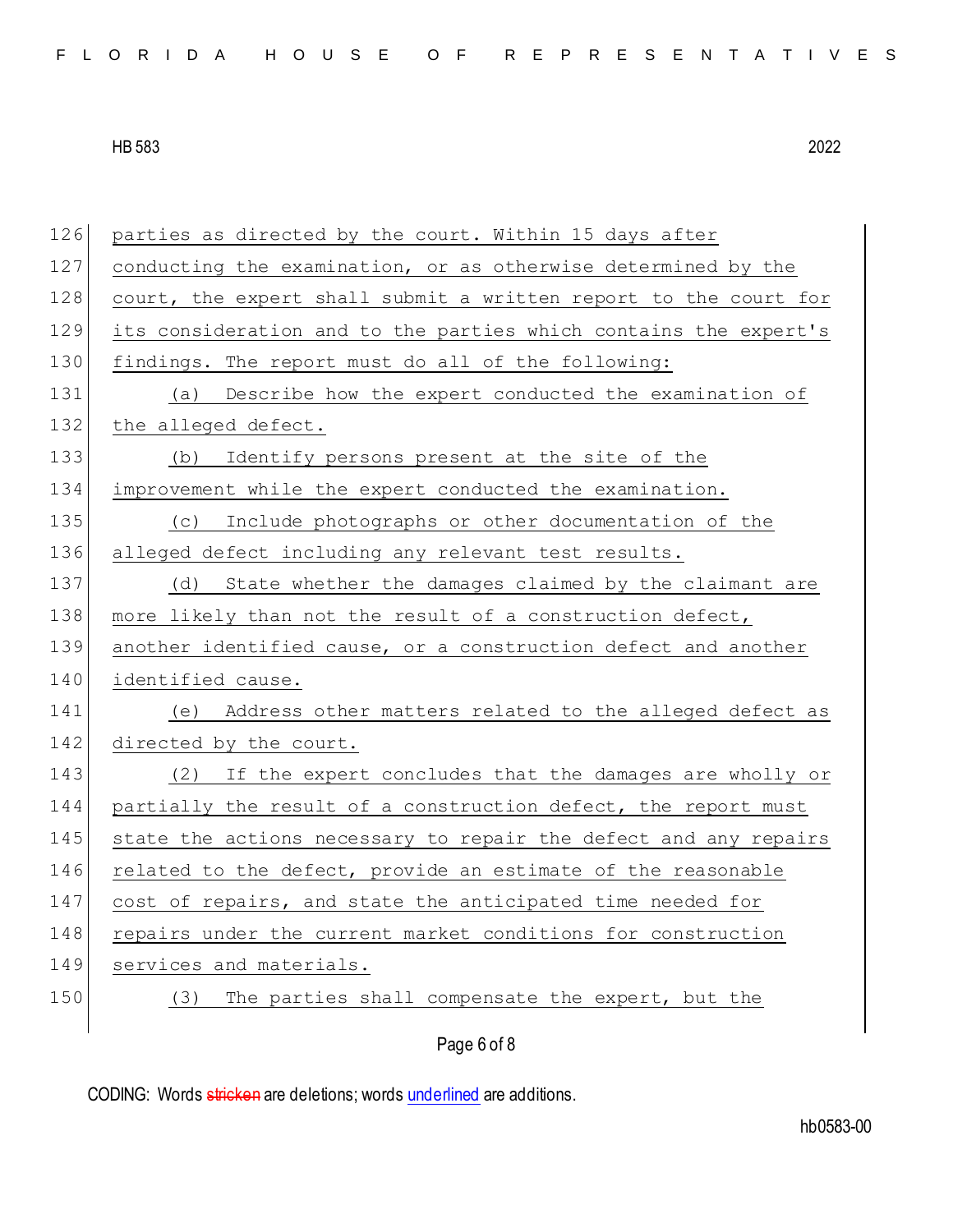Page 7 of 8 151 prevailing party is entitled to reimbursement from the 152 nonprevailing party. 153 (4) An expert appointed by the court under this section 154 may not be employed to repair the alleged defect or recommend 155 contractors to repair the defect. 156 Section 3. Section 558.0046, Florida Statutes, is created 157 to read: 158 558.0046 Duty to repair construction defect. - If a claimant 159 receives compensation for an alleged construction defect from a 160 contractor, a subcontractor, a supplier, a design professional, 161 or an insurer, the claimant must repair the defect. A claimant 162 who receives compensation and fails to fully repair the defect 163 is liable to a purchaser of the property for any damages 164 resulting from the failure to disclose the defect. 165 Section 4. Section 558.006, Florida Statutes, is created 166 to read: 167 558.006 Notice to mortgagee or assignee. 168 (1) If a notice of claim alleging a construction defect is 169 made with respect to real property to which a mortgagee or an 170 assignee has a security interest, the claimant must, within 30 171 days after service of the notice of claim on the contractor, 172 subcontractor, supplier, or design professional, provide the 173 mortgagee or assignee with a copy of the notice of claim by 174 certified mail, return receipt requested. 175 (2) If repairs relating to the defect are completed after